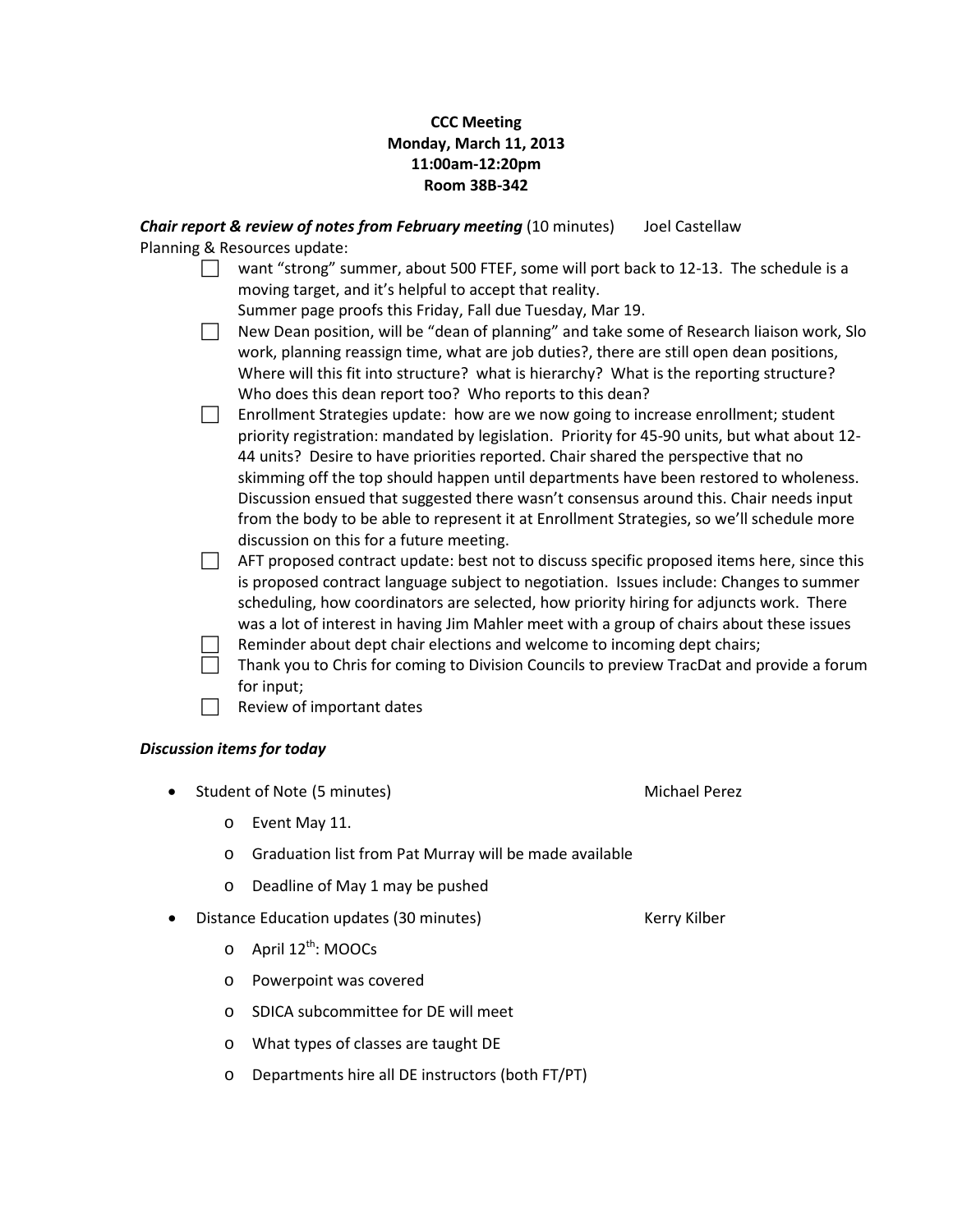- o Have there been many Degree modifications from outside our service area? Is there a process? Yes! All modifications go through dept chair or the petitions committee for GE requirements.
- o Should add to "numbers slide" the % of all FTES that is DE, by college. Great suggestions, I'd like to see that!
- o Questions about success rates of DE vs. FTF. And course vs. course, instructor vs. instructor. These conversations and data need to be examined within the departments.
- o Cheating, proctored finals should be mandated (student authentification)
- o Do we want to pursue State authorization to offer DE classes?
- o When the Fall schedule comes out, Kerry will be getting the DE teachers together to discuss the accreditation visit, what they need to know, and differences between DE and CE
- Facilities Master Plan Projects (35 minutes) Tim Flood
	- o Facilities Master plan available on "Planning" website
	- o Priority list:
		- 1. Theater
		- 2. 200 complex (safety issues)
		- 3. Renovate Child Development Center
		- 4. Building 31 & 36
		- 5. 500 complex
		- 6. Exercise Science/ Athletics improvements
		- 7. Pool improvements
		- 8. Additional Parking/ tennis courts
		- 9. Road and parking improvements (after all the construction is "done")
		- 10. New Main Gym for ESW/Athletics
		- 11. Remodel/repurpose old gym
		- 12. Safety/Stabilization of nature preserve
		- 13. Water conservation, hardscape/landscape improvements
		- 14. Campus wide landscape
	- o One issue is will the district move?